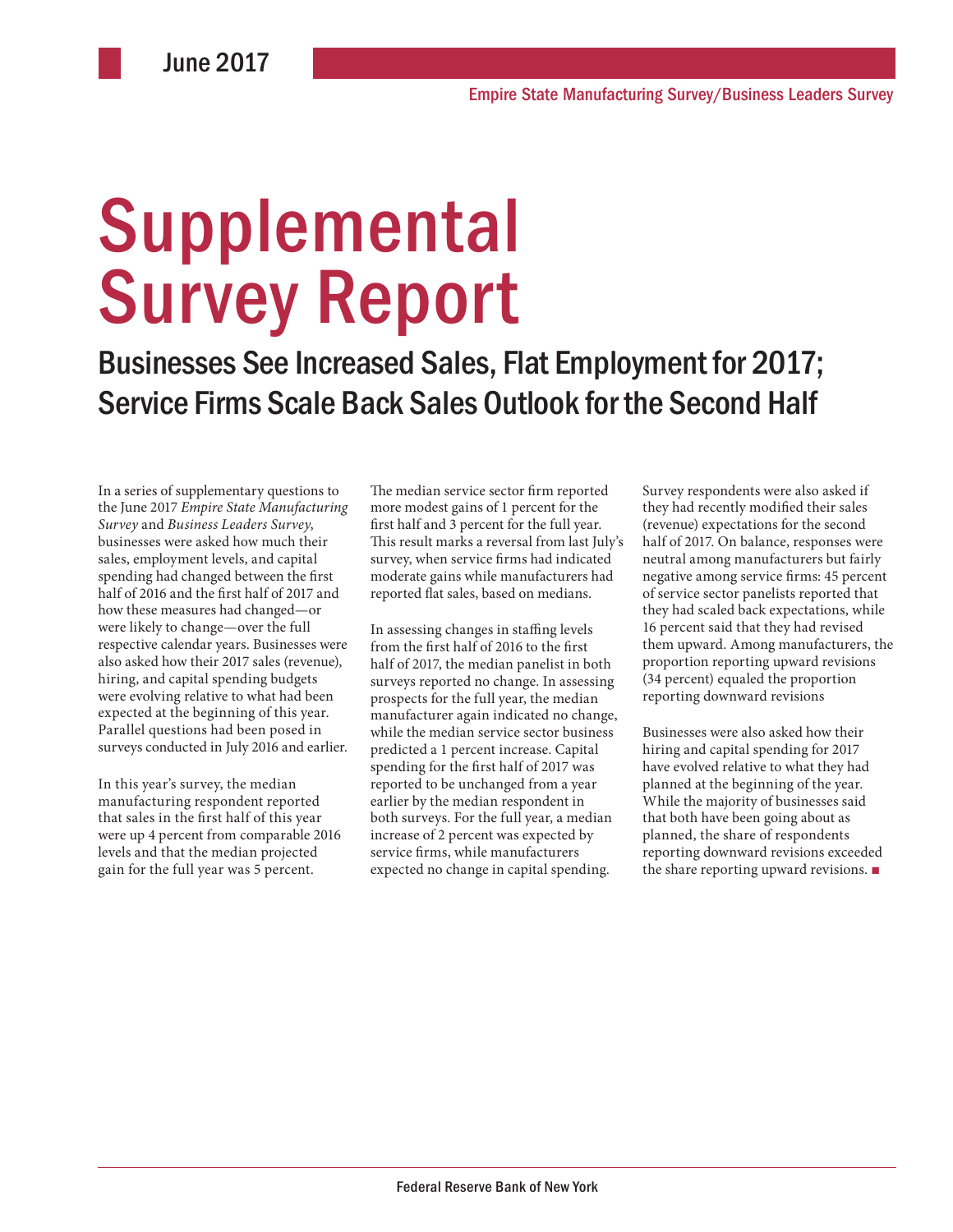### QUESTION 1

**Please estimate the percentage change in your firm's sales, number of employees, and capital spending from 2016 to 2017—both for the first half of the year and what you expect for the full year:**

|                            | <b>Empire State</b><br><b>Manufacturing Survey</b> | <b>Business Leaders</b><br><b>Survey</b> | <b>Empire State</b><br><b>Manufacturing Survey</b> | <b>Business Leaders</b><br><b>Survey</b> |
|----------------------------|----------------------------------------------------|------------------------------------------|----------------------------------------------------|------------------------------------------|
|                            | <b>June 2017</b>                                   |                                          | <b>July 2016</b>                                   |                                          |
|                            | Median Percentage Change from 2016 to 2017         |                                          | Median Percentage Change from 2015 to 2016         |                                          |
| <b>Total sales</b>         |                                                    |                                          |                                                    |                                          |
| First half of year         | 4.0                                                | 1.0                                      | 0.0                                                | 4.0                                      |
| Full year                  | 5.0                                                | 3.0                                      | 0.0                                                | 3.5                                      |
| <b>Number of employees</b> |                                                    |                                          |                                                    |                                          |
| First half of year         | 0.0                                                | 0.0                                      | 0.0                                                | 0.0                                      |
| Full year                  | 0.0                                                | 1.0                                      | 0.0                                                | 0.0                                      |
| Capital spending           |                                                    |                                          |                                                    |                                          |
| First half of year         | 0.0                                                | 0.0                                      | 0.0                                                | 0.0                                      |
| Full year                  | 0.0                                                | 2.0                                      | 0.0                                                | 0.0                                      |

#### QUESTION 2

**In the past several months, to what extent have you modified your sales (revenue) expectations for the second half of the year?**

|                         | <b>Empire State</b><br><b>Manufacturing Survey</b> | <b>Business Leaders</b><br><b>Survey</b> | <b>Empire State</b><br><b>Manufacturing Survey</b> | <b>Business Leaders</b><br>Survey |
|-------------------------|----------------------------------------------------|------------------------------------------|----------------------------------------------------|-----------------------------------|
|                         | <b>June 2017</b>                                   |                                          | <b>July 2016</b>                                   |                                   |
|                         | <b>Percentage of Respondents</b>                   |                                          | <b>Percentage of Respondents</b>                   |                                   |
| Reduced substantially   | 4.8                                                | 2.8                                      | 17.2                                               | 7.0                               |
| Reduced somewhat        | 28.8                                               | 41.8                                     | 43.7                                               | 34.3                              |
| No change               | 32.8                                               | 39.7                                     | 23.0                                               | 39.2                              |
| Increased somewhat      | 28.0                                               | 14.9                                     | 14.9                                               | 16.1                              |
| Increased substantially | 5.6                                                | 0.7                                      | 1.1                                                | 3.5                               |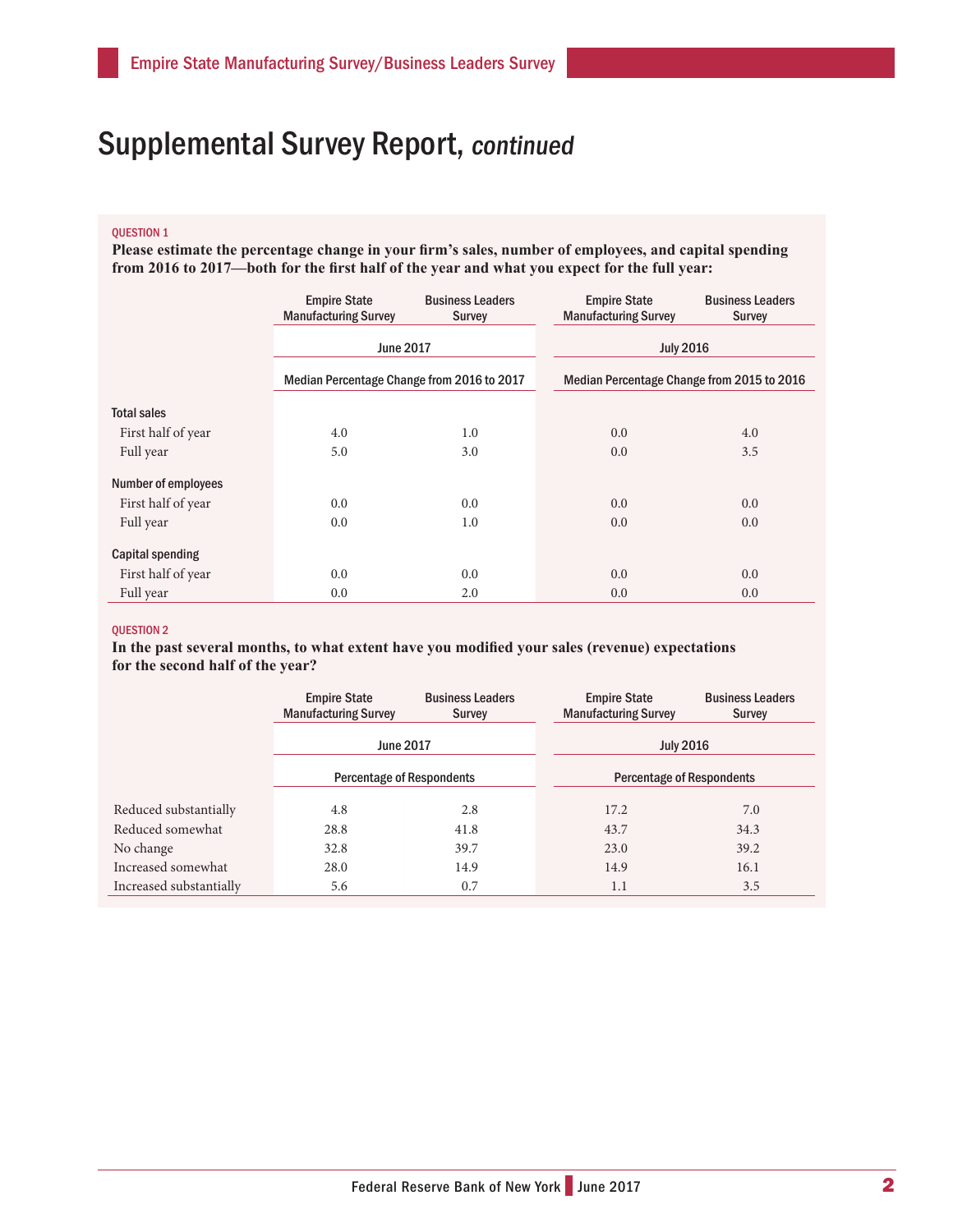#### QUESTION 3

**Relative to what you were planning at the beginning of this year, how have your actual hiring and capital spending proceeded thus far this year?**

|                            | <b>Empire State</b><br><b>Manufacturing Survey</b> | <b>Business Leaders</b><br><b>Survey</b> | <b>Empire State</b><br><b>Manufacturing Survey</b> | <b>Business Leaders</b><br><b>Survey</b> |  |  |
|----------------------------|----------------------------------------------------|------------------------------------------|----------------------------------------------------|------------------------------------------|--|--|
|                            | <b>June 2017</b>                                   |                                          |                                                    |                                          |  |  |
|                            | <b>Actual Hiring</b>                               |                                          | <b>Actual Capital Spending</b>                     |                                          |  |  |
|                            | <b>Percentage of Respondents</b>                   |                                          | <b>Percentage of Respondents</b>                   |                                          |  |  |
| Much less than planned     | 6.3                                                | 5.7                                      | 5.6                                                | 3.5                                      |  |  |
| Somewhat less than planned | 20.6                                               | 17.1                                     | 15.9                                               | 16.3                                     |  |  |
| About as planned           | 61.1                                               | 70.0                                     | 67.5                                               | 67.4                                     |  |  |
| Somewhat more than planned | 9.5                                                | 5.7                                      | 8.7                                                | 12.1                                     |  |  |
| Much more than planned     | 2.4                                                | 1.4                                      | 2.4                                                | 0.7                                      |  |  |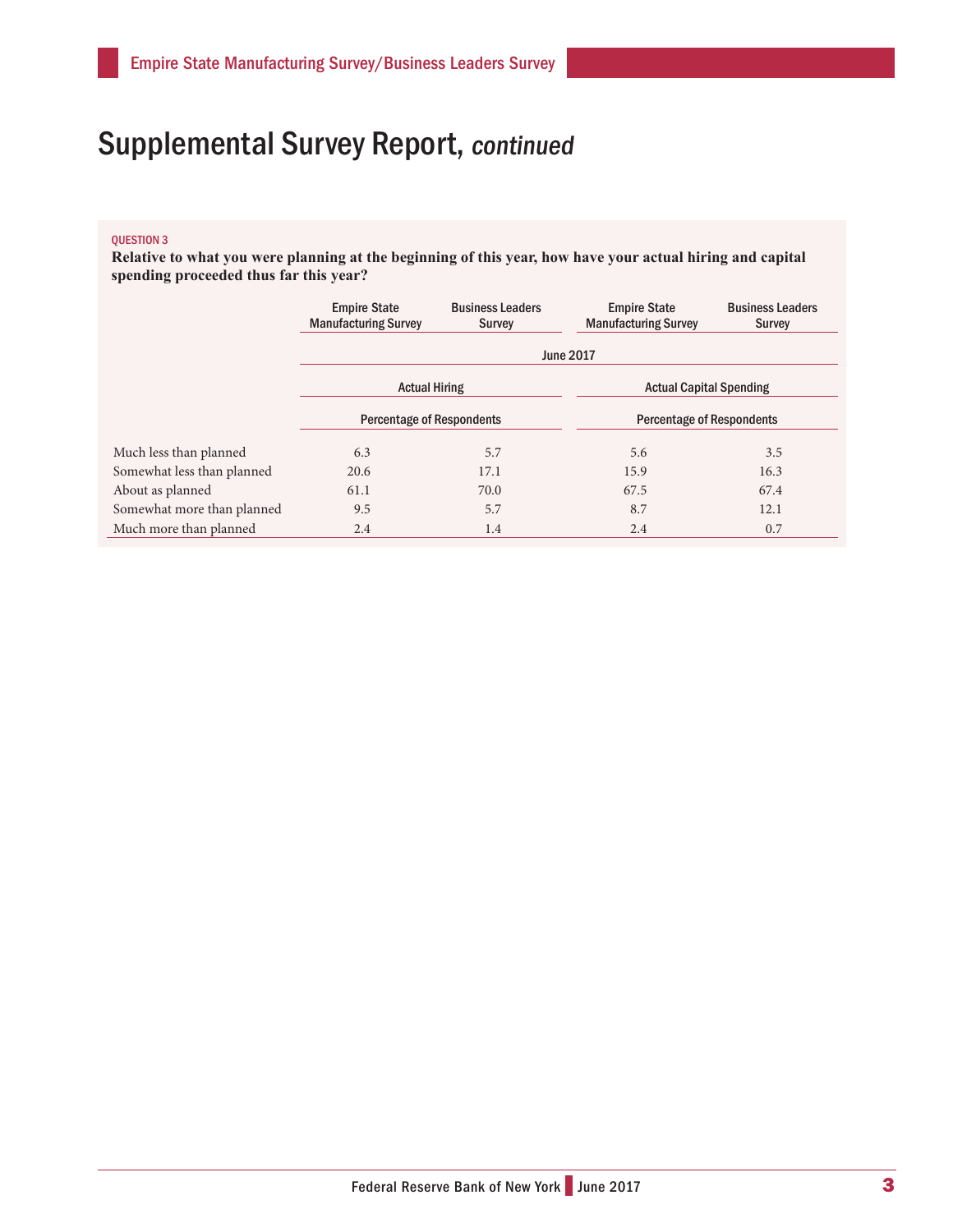#### HISTORICAL OVERVIEW FOR QUESTION 1A

**Please estimate the percentage change in your firm's** *sales* **from last year to this year.**

### Survey Conducted in:



#### HISTORICAL OVERVIEW FOR QUESTION 1B

**Please estimate the percentage change in your firm's** *employment level* **from last year to this year.** 



*Notes: Manufacturers reported no change in their sales in July 2016; they reported no change in their employment level in*  June 2017, July 2016, July 2015, June 2014, August 2013, and July 2010. Service-sector firms reported no change in their *employment level in July 2016, July 2015, August 2013, July 2012, July 2011, and July 2009.*